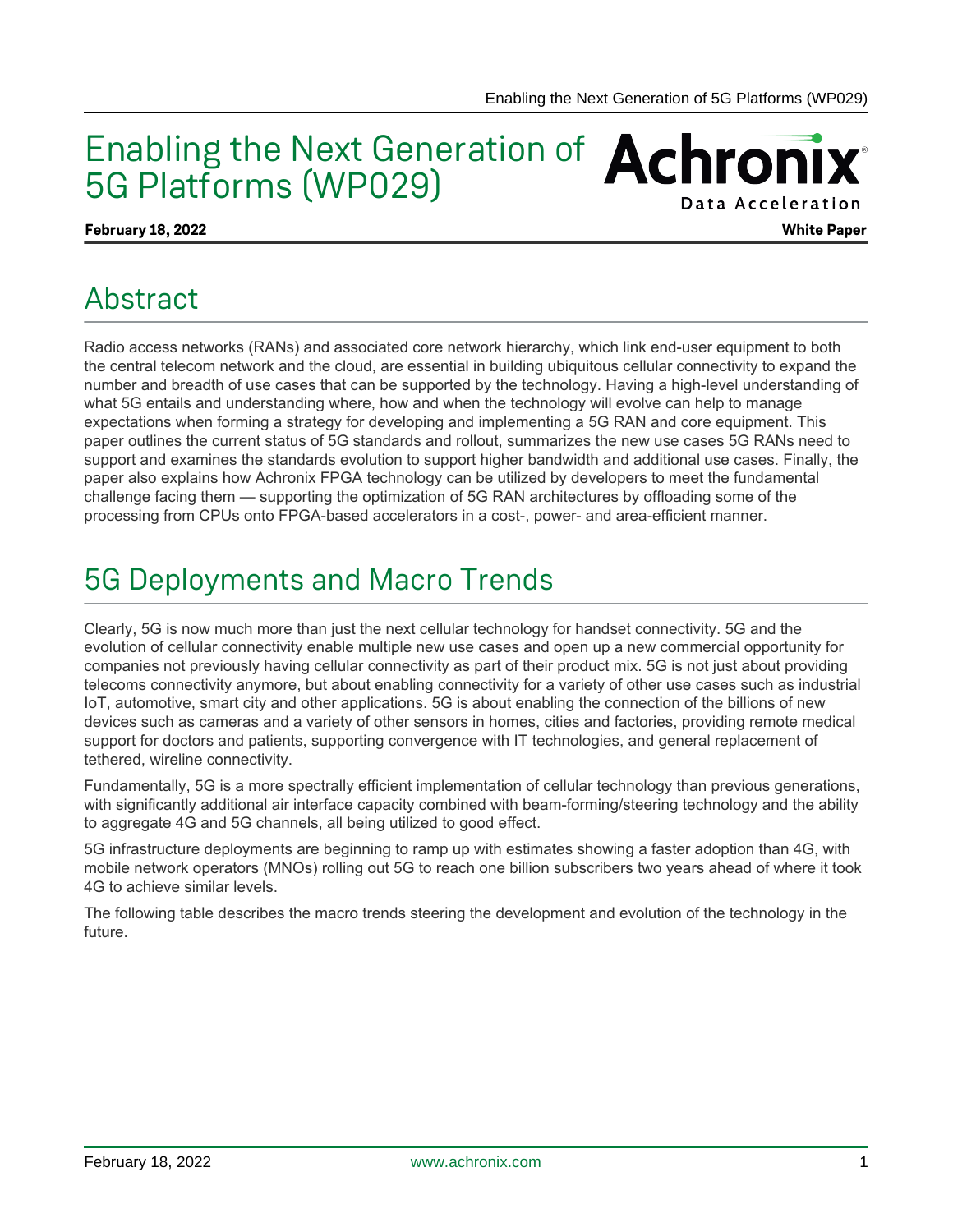| <b>Macro</b><br><b>Trend</b>                    | <b>Description</b>                                                                                                                                                                                                                                                                                                                                                                                                                                                                                                                                                         | <b>Impact</b>                                                                                                                                                                                                                                                                                                                     |
|-------------------------------------------------|----------------------------------------------------------------------------------------------------------------------------------------------------------------------------------------------------------------------------------------------------------------------------------------------------------------------------------------------------------------------------------------------------------------------------------------------------------------------------------------------------------------------------------------------------------------------------|-----------------------------------------------------------------------------------------------------------------------------------------------------------------------------------------------------------------------------------------------------------------------------------------------------------------------------------|
| Geopolitical<br>pressures                       | Restriction on the western MNOs from using the China-<br>based vendors has placed more of an emphasis on trying<br>to generate a wider supplier base other than the current<br>market-leading Tier 1 suppliers. This effort to generate a<br>wider supply base aligns with the introduction of a series<br>of new disruptive initiatives such as Open RAN and the<br><b>ORAN Alliance.</b>                                                                                                                                                                                 | • Reduced number of approved<br>suppliers necessitates<br>standardized interfaces to enable<br>interchangeability between<br>vendors<br>• ORAN reference implementations<br>to enable T2 and emerging OEMs<br>to provide alternative, better<br>solutions                                                                         |
| Expanded<br>5G use<br>cases                     | Enhancements to specifications to support ultra-reliable,<br>low-latency communications (URLLC) and massive<br>machine-type communications (MMTC) use cases are<br>really the targets of 3 <sup>rd</sup> Generation Partnership Project<br>(3GPP) Release 17 and 18, where more efficient use of<br>radio resources is combined with machine learning<br>techniques to support high connectivity densities and<br>lower-latency decision making.                                                                                                                           | Heavy increase in processing load<br>on the air interface traffic for mid-<br>band deployments means that<br>new architectures need to be<br>employed with acceleration<br>offload from CPU subsystems                                                                                                                            |
| More<br>stakeholders<br>driving 5G<br>evolution | There is a blurring of the historical boundaries that<br>existed in 4G, with an increasing diversity of stakeholders<br>with an interest in the technology, including:<br>Companies who did not historically have any<br>٠<br>cellular capability or knowledge, for example cloud<br>providers looking at how they can utilize their<br>cloud expertise in hosting workloads on 5G<br>• Companies such as Microsoft with Azure and<br>AWS with their Outpost Edge deployments<br>Industrial/automotive companies who have a<br>٠<br>specific problem to solve utilizing 5G | New entrants influencing the<br>direction of the evolution of 5G<br>technology need to be considered.<br>Consideration should be given to<br>how cloud and radio technologies<br>can be applied to vertical markets<br>(e.g., industrial and automotive)<br>with different players bringing their<br>relative areas of expertise. |

## **Table 1:** *Macro Trends Affecting 5G Evolution*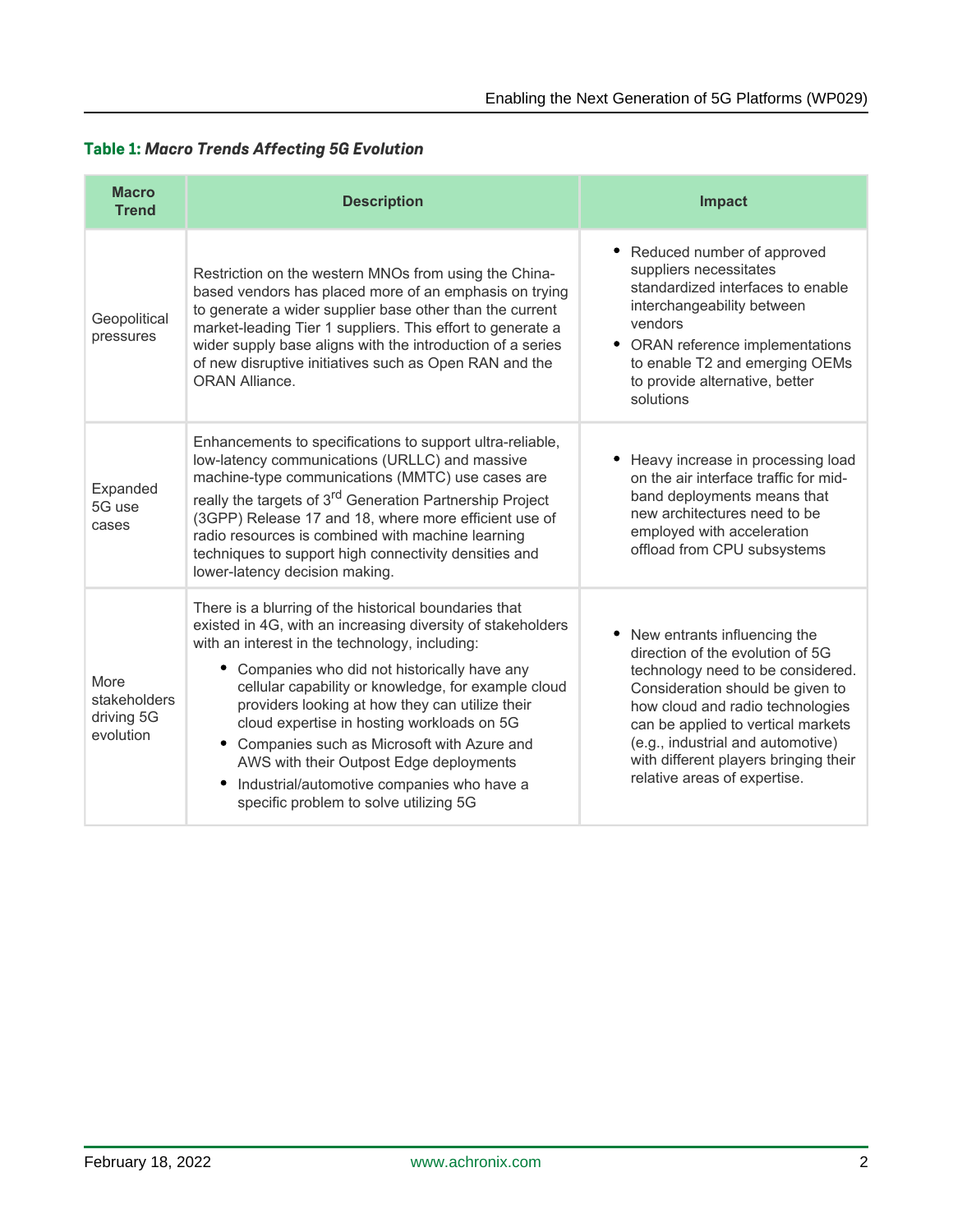# Building Blocks to Transform 5G

Previous RAN architectures (2G, 3G and 4G) were based on monolithic building blocks, where few interactions happened between logical nodes. Since the earliest phases of the new radio (NR) study, however, it was felt that splitting up the gNodeB base station (gNB) (the NR logical node) between centralized units (CUs), distributed units (DUs) and radio units (RUs) would bring added flexibility. Flexible hardware and software implementations allow for more scalable and cost-effective network deployments — but only if the hardware and software components are interoperable and can be mixed and matched from different vendors. A split architecture (between central and distributed units) allows for coordination for performance features, load management, realtime performance optimization and enables adaptation to various use cases. This split architecture also delivers the quality of service (QoS) needed by various applications (i.e., gaming, voice and video), which have variable latency tolerance and dependency on transport as well as different deployment scenarios, such as rural or urban, that have different access to transport, such as fiber versus wireless. The following diagram introduces the main building blocks required for a 5G deployment.



**Figure 1:** *Building Blocks to Transform 5G*

5G is no longer just about a RAN but requires technology that encompasses the full network connectivity from client to data center. Historically, intelligence was located at either end of the cellular network, in the client, base station and core of the network. As we head towards a trillion connected devices, MNOs can no longer add more and more capacity for data backhaul from the radio, into data centers for application processing and then back to the client devices. For example, an increase from 400M connected image sensors today to 1B connected image sensors alone would increase network traffic to 400 Exabytes from today's around 150 Exabyte mark.

One way to address this capital expenditure issue is to distribute intelligence more evenly across the network. This change necessitates the distribution of more compute power to enable making quicker and more efficient decisions. For example, the block in the diagram above labeled *Multi Access Edge Compute Processing* represents the type of addition supporting this distribution of intelligence.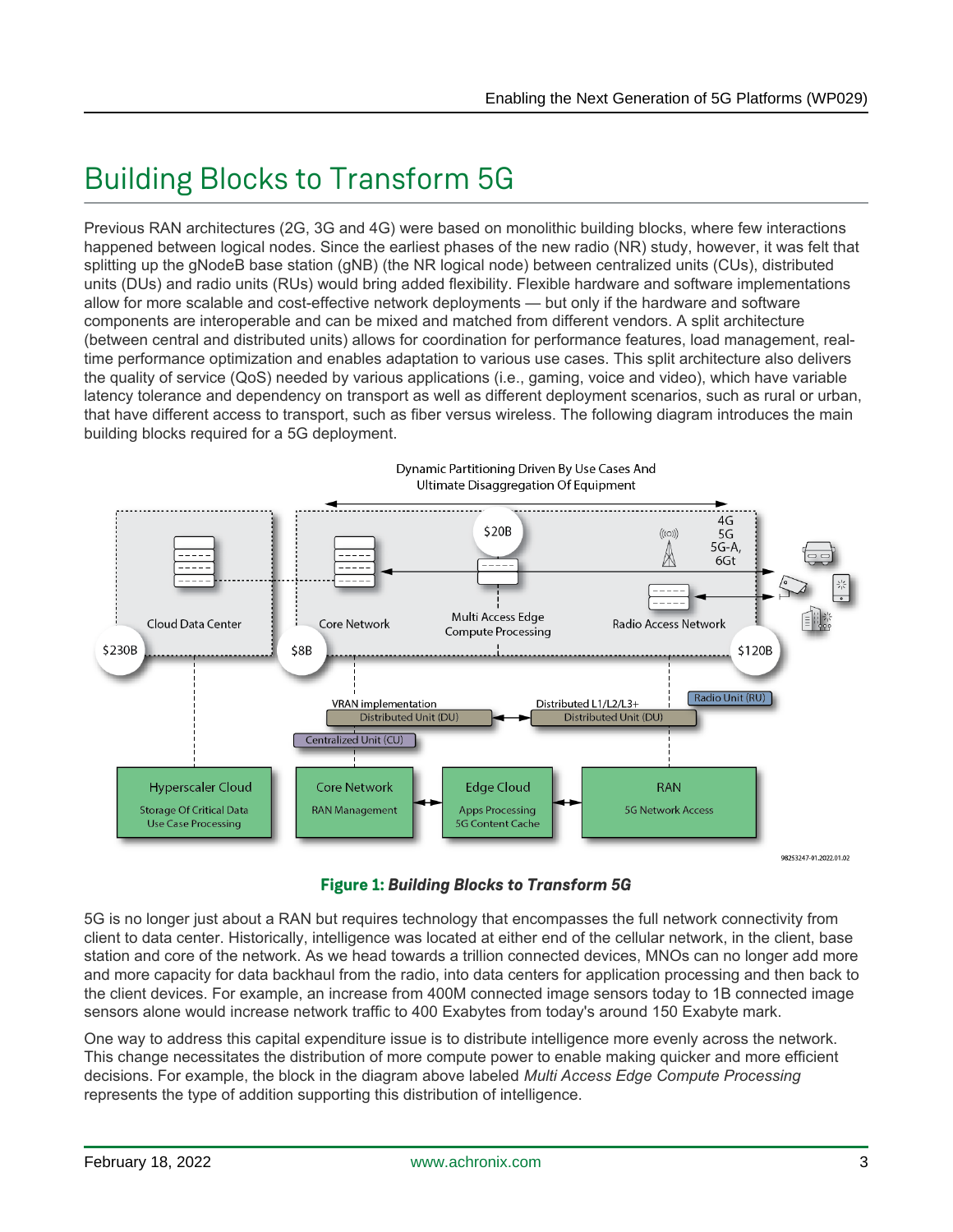The circled dollar values in the figure above illustrate the estimated equipment spend in the RAN and network hierarchy over a four-year period. The spend on the radio network itself is very significant at \$120B targeting a significant R&D spend.

The figure above represents the different elements that comprise a 5G radio network. To support the range of different 5G use cases from enhanced mobile broadband (eMBB) and massive machine type communications (mMTC) to ultra-reliable, low-latency communications (URLLC) requires flexibility in where these elements are located physically in the network. For example, the diagram represents how the distributed unit (DU) may be facilitated as a standalone unit close to the radio unit (RU) to support low-latency, more real-time requirements for 5G, whereas for non-latency intensive applications such as eMBB, the DU may be co-located with the CU in a vRAN-like deployment.

The need for flexibility drives a need for the building blocks used for these designs to be equally flexible and allow these designs to be partitioned in a number of ways with common elements. Diversity of SoC designs and how accelerator capabilities are implemented are important factors in meeting these challenges.

# What Use Cases Will 5G RANs Need to Support?

As one of their first steps in defining 5G, the International Telecommunication Union Telecommunication Standardization Sector (ITU-T) identified the ways that cellular is and will be used by consumers, enterprises, and industry. 3GPP then set about implementing the needed standards. As part of what the 3GPP called their SMARTER project (Study on New Services and Markets Technology Enablers), they identified high-level current and future use cases for cellular as well as the needed features and functionality.

In addition to a category called fixed broadband, the body defined three categories of mobile use cases: mMTC, eMBB, and URLLC. While these category names are not particularly catchy, they have become industrystandard terms:

- **mMTC** Massive machine type communications introduces support for machine-to-machine interactions happening on a very large scale and includes battery-operated IoT devices. By and large, these devices need relatively low latency, highly reliable connectivity with energy efficiency. The challenge is to provide scalability and consistent connectivity for the billions of IoT devices that communicate relatively infrequently and in short bursts. Wide coverage and deep indoor penetration are important, as are low cost.
- eMBB If mMTC mostly addresses how machines use cellular, eMBB mostly addresses how people use cellular. This category includes activities such as 8K video streaming, immersive augmented reality/virtual reality (AR/VR), connected transportation infotainment, and enterprises supporting mobile broadband connectivity. The key requirements in this category are ultra-high spectral efficiency, extreme data rates, and ultra-low interrupt time. All of these requirements are addressed by the 5G NR defined in Release 15. As infrastructure support for the 5G NR begins to expand, these use cases become more widely available. This category can be considered a mix of evolution and revolution, since laptops using cellular for connectivity are not exactly new, while immersive AR/VR and other data-intensive applications have not really been possible with previous generations of cellular.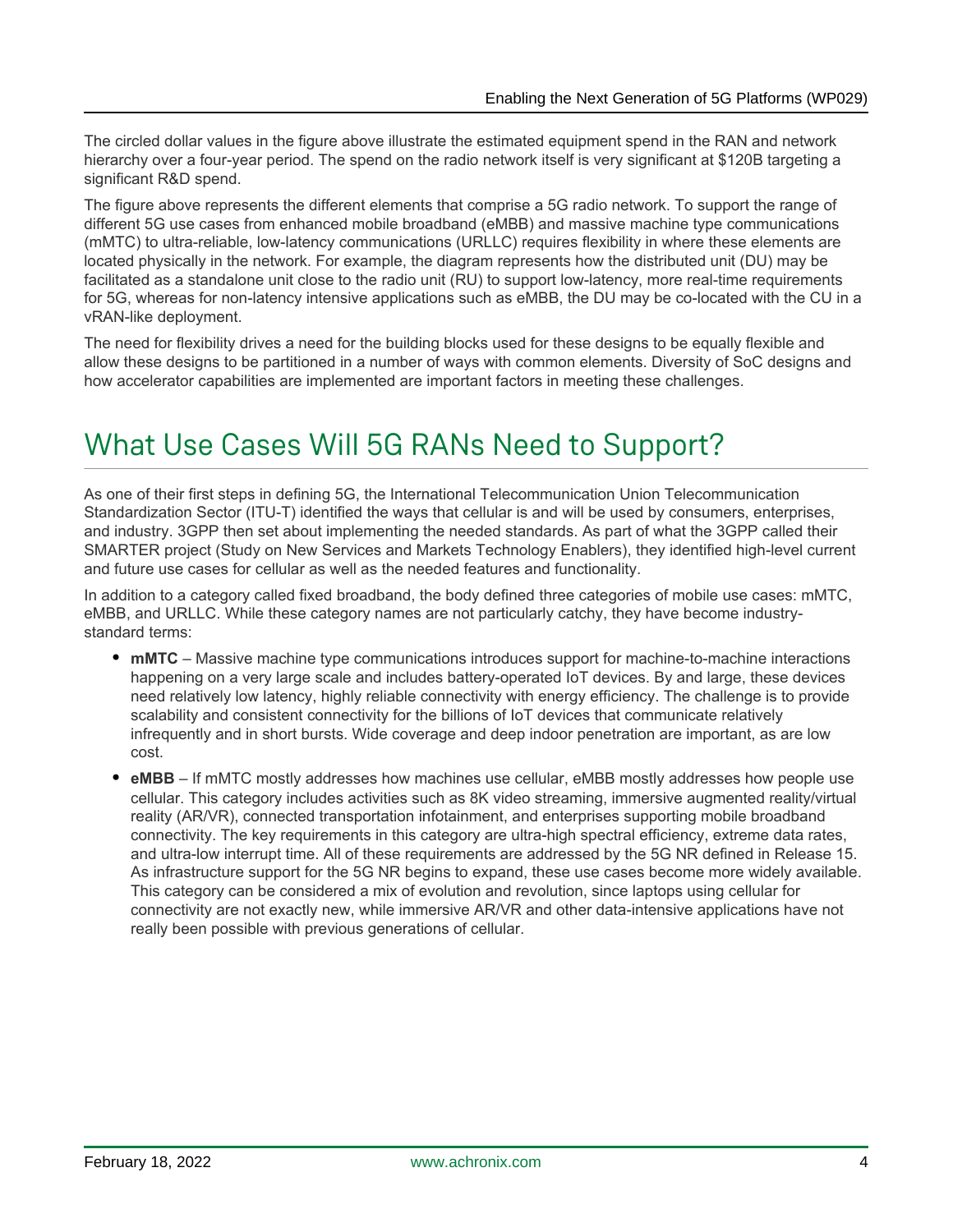**URLLC** – Providing support for ultra-reliable, low-latency communications as a class of service is the truly revolutionary aspect of 5G, since it delivers a level of performance not yet seen in real-world applications. Adding support for URLLC enables applications such as intelligent transportation, including vehicles that can navigate complex road situations and avoid collisions by cooperating with each other, and use cases associated with the fourth industrial revolution, including time-critical factory automation. It also includes remote healthcare, which includes devices that measure vital signs and either automatically or semiautomatically respond as needed, as well as remote treatment, including surgeries performed in ambulances, during disaster situations, or in remote areas while using real-time guidance from an offsite doctor. In all these situations, the connection needs to be exceptionally stable and needs to operate with end-to-end latency rates on the order of a millisecond or less. The features needed to support URLLC are largely being defined in Release 16 and 17 of the 3GPP specifications. In other words, URLLC represents the future of 5G, even if that future is only a few years away.

The various features added to each 3GPP specification release are intended to address different aspects of these three categories. The specific use cases that are already active today or close to arriving are addressed in earlier specification releases, while use cases that are farther in the future are addressed in later releases — all part of the ongoing evolution of 5G.



**Figure 2:** *5G Use Case Categories*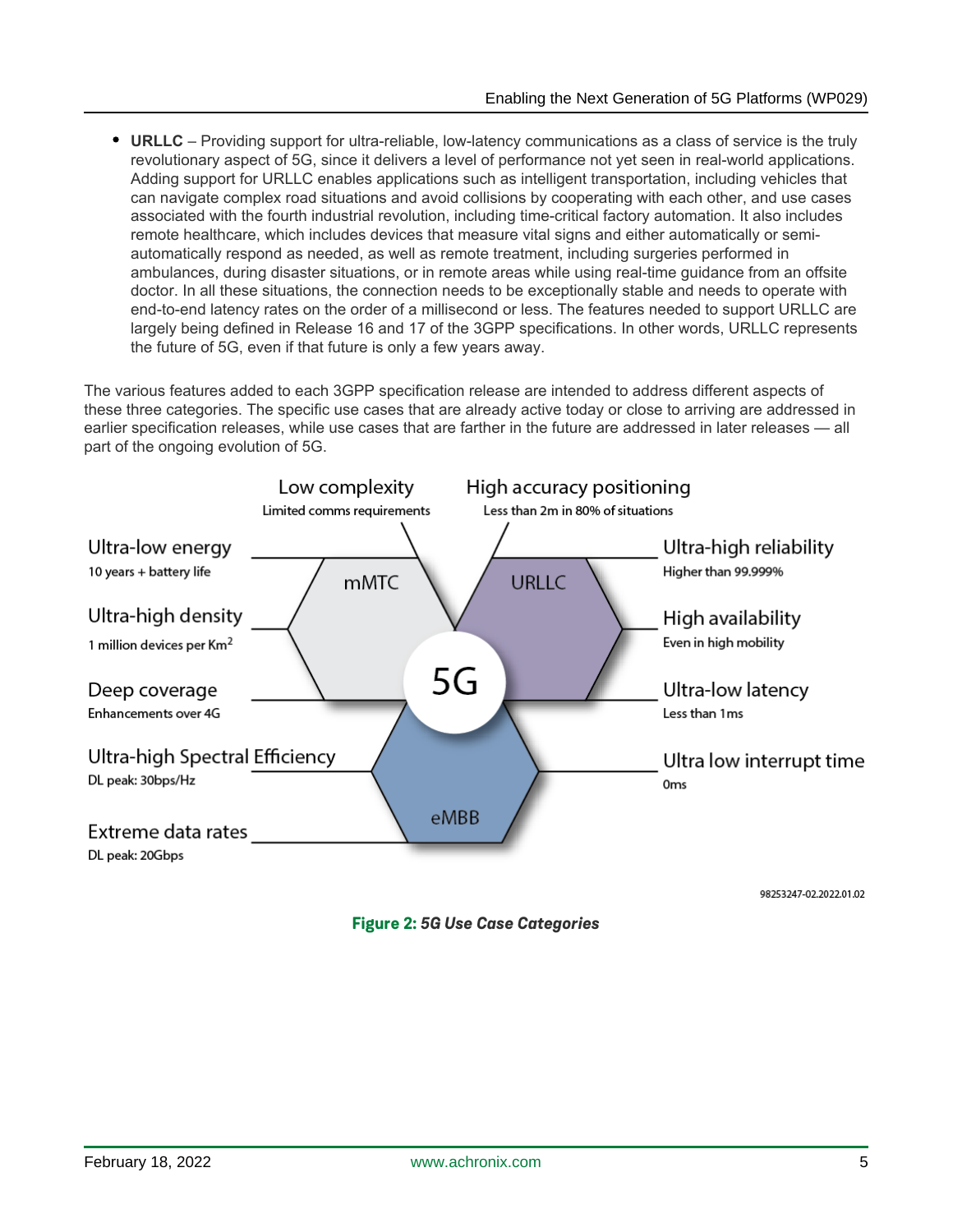# Evolution of Requirements to Meet 3GPP Releases 17 & 18

The evolution of 5G brings a series of new standards that are agreed to by multiple companies participating in the ETSI 3GPP organization. But what are the likely technology requirements that result from the evolution of 5G standards?

The diagram below represents the current state of the 3GPP release process. Equipment being deployed in today's 5G networks is largely comprised of technology specified in Release 15 and 16 of the 3GPP specifications. The more advanced use cases and resultant network requirements are met with future releases of 3GPP specifications (Release 17 and 18).

Today, 3GPP has passed the midpoint of its work on Release 17 (Rel-17) with plans to publish in the mid-2022 time frame. Meanwhile, the discussions around the scope of Release 18 (Rel-18) are well underway. Rel-18 and subsequent releases have been termed 5G Advanced by 3GPP to recognize the evolution of the technology.

Features in Rel-17 are intended to enhance network performance for existing and new use cases. These new features are classified in the diagram below into three categories:

#### **Air interface and management features:**

- Upper and lower split L1 processing and offload L1 kernels acceleration for uplink and downlink channels
- Complex L1 MAC scheduling acceleration
- Spectral efficiency, beam management and dynamic spectrum sharing
- Flexible DFE processing/offload

#### **Connectivity and security:**

- eCPRI offload and processing (Split 7.x DU/RU flexibility)
- Backhaul and security offload
- Network processing and balancing, including buffer and queue management

#### **Compute and Application acceleration:**

- C and U plane management: application of ML/AI to user route selection policy
- Network data analytics
- Edge compute hosting closer to radio
- ML radio and application-based processing

These categories and features are discussed in more detail later in this paper.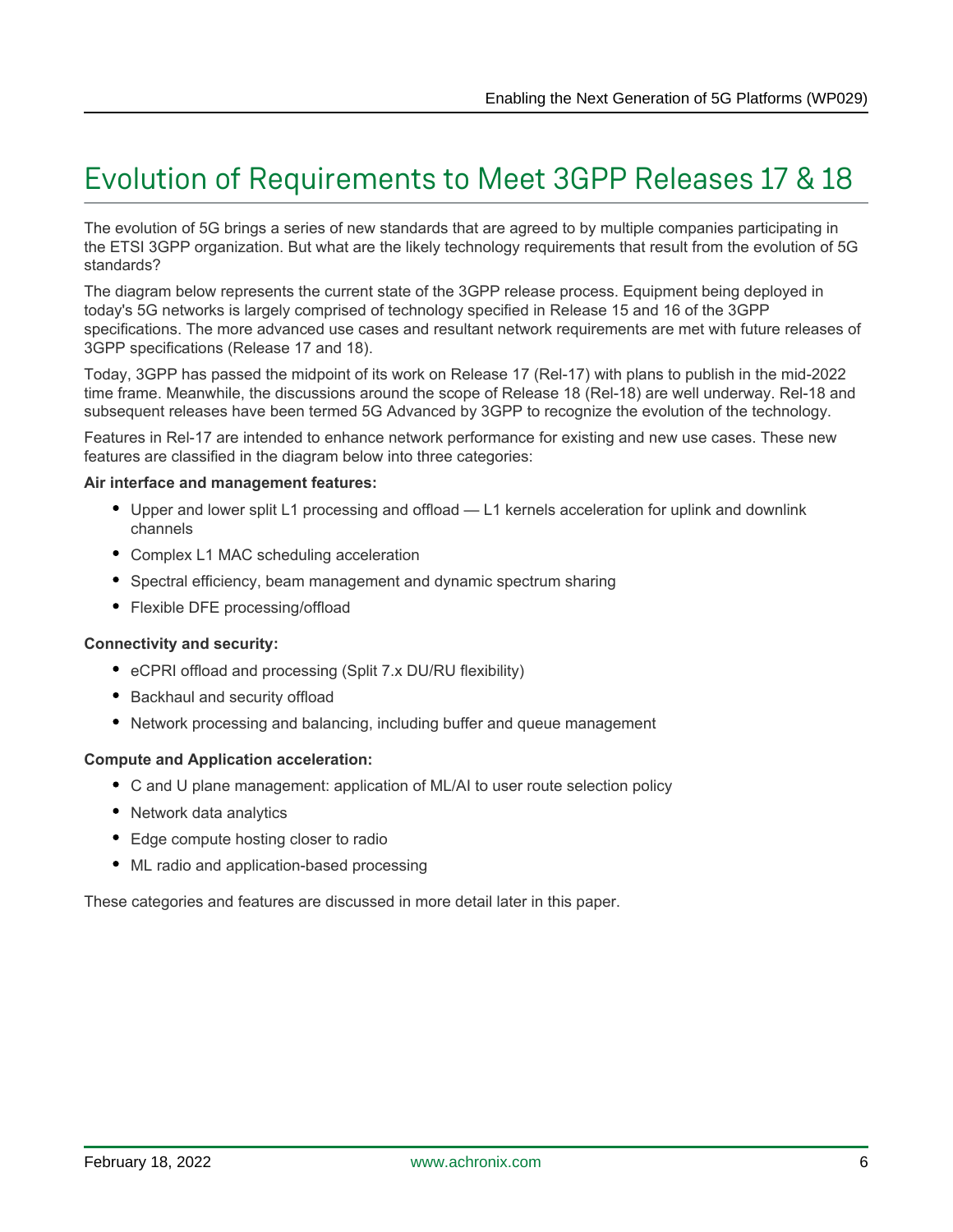

98253247-03.2022.03.02

## **Figure 3:** *3GPP Specification Release Timelines*

Rel-18 or 5G Advanced (5G-A) takes Rel-17 a stage further, providing more intelligent network solutions by embedding ML technology in the radio and network hierarchy in order to support new additional use cases and increase efficiency in the network. Looking at changes specifically in the radio, Rel-18 (Advanced Antenna Systems) is the main tool for supporting increases in spectral efficiency, bringing further enhancements in beam forming and massive multiple input/mutiple output (MIMO) specifically for the mid-band, sub-6 GHz spectrum.

In terms of new use cases for 5G-A, aside from automotive and industrial, there are national security and public safety applications where these new features could be used to support remote control of drones and rogue drone detection for example.

# 5G Network Hierarchy and Radio — Next-Generation Networks Drive the Need for Diverse Solutions

There are numerous drivers influencing the need for platform diversity. There has been a desire from mobile network operators to base their networks on network function virtualization (NFV) and software-defined networking (SDN) based technology running on commercial off-the-shelf (COTS) servers. However, Achronix believes that one homogeneous design cannot meet all the requirements for 5G moving forward. Diverse workloads place different pressures on the network, driving differing solutions to meet these requirements.

Benefits of an architecture with the flexibility to split and move 5G NR functions between centralized and distributed units allow:

- More flexible hardware implementations, allowing more scalable, cost-effective solutions.
- Coordination of performance features, load management, real-time performance optimization, and enabling NFV/SDN techniques according to use case.
- Different deployment scenarios to enable different use cases (eMBB, uRLLC, mMTC). These different deployment scenarios in turn support evolution of radio technologies by accommodating changes in network hierarchy/architecture (e.g., ORAN) and dynamic allocation of network resource by new features such as network slicing.

New network/function splitting is likely to influence the need for diverse equipment and SoC options.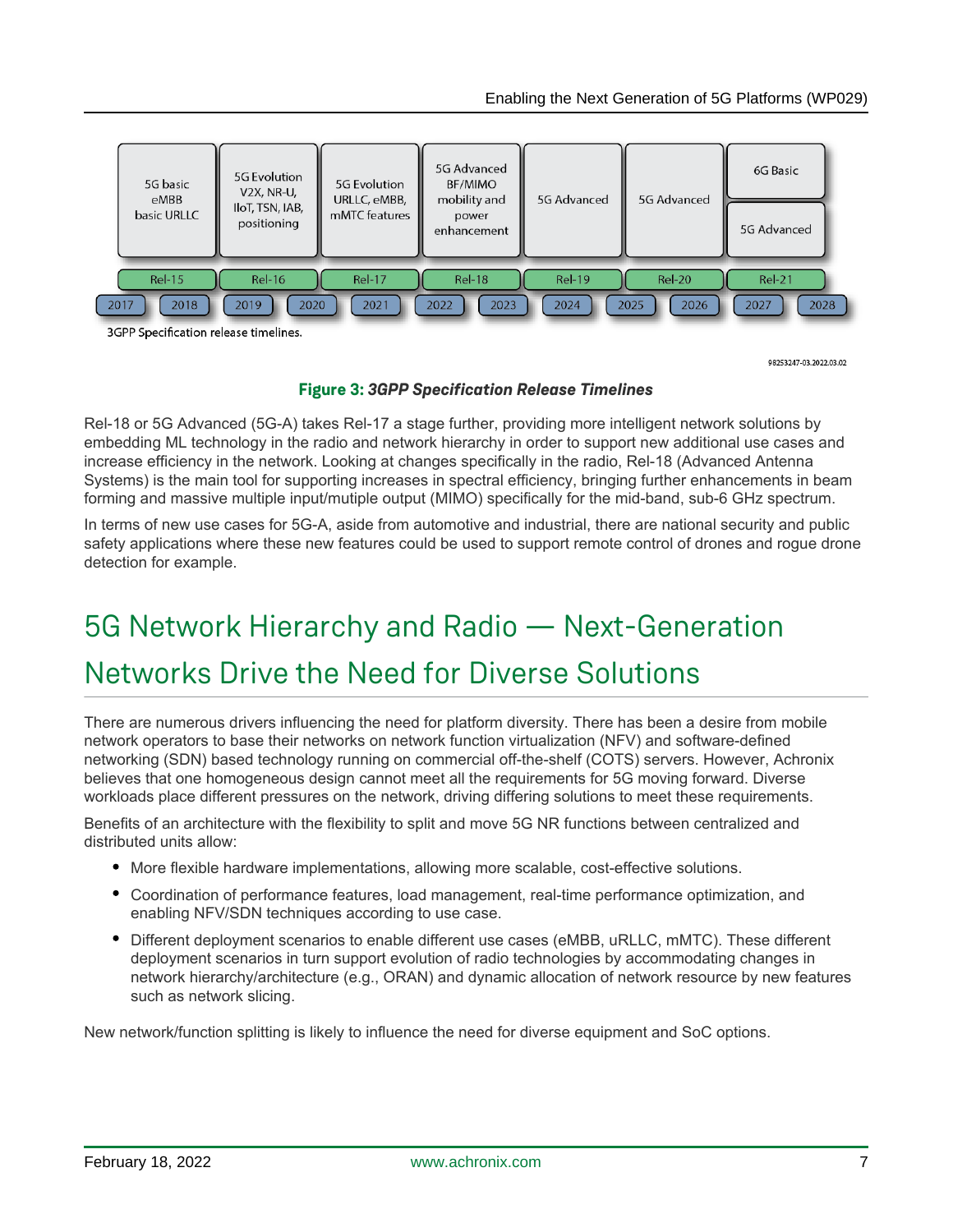

## Network Hierarchy Evolution

**Figure 4:** *Use Cases, Splits and Diversity*

The figure above shows the different option splits specified in 3GPP standards to support emerging use cases and different resulting traffic types. This diagram shows the different L1, L2 and L3 splits with functions running on the CU, DU and RU. Two of the most popular options are:

- L2 Option 6 split, where the upper layer functions are centralized in the network but the radio-specific scheduling of traffic and radio link control are pushed closer to the radio network.
- L1 Option 7.x split where the upper layer 1 processing is centralized with the L2 and L3 functions and only the lower layer 1 Phy is populated in the RU.

The diagram below graphically represents the challenges 5G NR brings, with respect to the amount of processing performance required to support some of the new antenna configurations. Low-band (20 MHz) MIMO antennas with two transmit and two receive paths (2T2R) are represented on the left of the diagram, and midband (100 MHz) antennas with 64 transmit and 64 receive paths (64T64R) are on the right. The evolution from low to mid band allows for higher spectrum channels with potentially spectrum sharing, dual connectivity and carrier aggregation with 4G. These mid-band requirements also come with the need to support much lower 0.5 ms transmission intervals and the need for significant amounts of processing for beam forming and steering.

Therefore, as represented in the figure below, the amount of compute power required, for the L1 processing in particular, starts to scale exponentially with these higher bandwidths. Layer 1 processing on the air interface, and managing beam forming and steering on mid-band spectrum, requires significantly higher processing requirements than low-band deployments.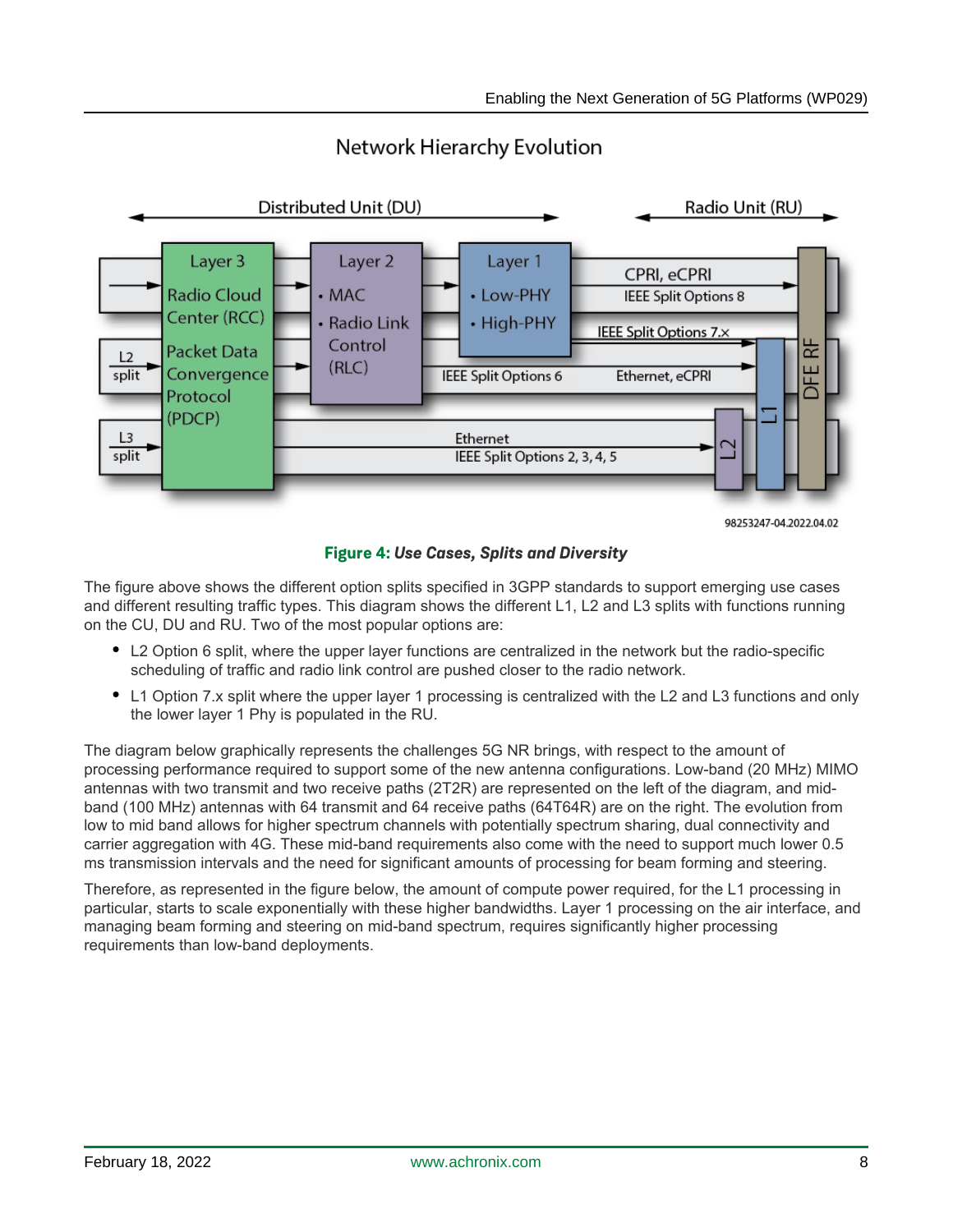

98253247-05.2022.04.02

## **Figure 5:** *Processing Loads Required for 5G Low- and Mid-band Spectrum (Source: Ericsson Blog)*

In order to meet the processing loads for L1, the industry must consider different heterogeneous solutions that can handle processing needs efficiently (both from the perspective of performance and power). Together with the new network/function splitting, these new solutions might introduce diverse equipment and, therefore, SoC options — one homogeneous solution cannot fit all the RAN needs.

# Dis-aggregation of 5G Equipment Drives the Need for Flexibility and Acceleration

New requirements in Rel-17 and Rel-18 drive the need for additional flexibility and acceleration offload from a homogeneous CPU only subsystem. The figure below shows the main elements in a 5G network: RU, DU and CU. For each of these elements, there is a requirement to consider how heterogeneous architectures — a mix of CPUs, DSPs and accelerators (such as, GPUs, FPGAs and eFPGAs) — can be utilized to meet the latency, power, area and cost targets for each of these new designs.

There has been a desire from network operators to use cloud-native, software-based technologies as much as possible for all RAN functions (centralized RAN-based deployments), with the assumption that solutions running on x86- or Arm®-based CPU platforms maximizes flexibility. Studies have shown that for low-band deployments (roughly 600-700 MHz serving 50-25 Mbps), baseband and control can be serviced on a CPU platform with minimal acceleration offload. The result is centralized DU and CU functionality, using fiber to connect to the RU with only minimal processing capability in the radio.

Deployments could utilize a COTS server for all processing of a low-band cell with a single CPU core. For these types of deployments, running everything in software as virtualized or containerized workloads, the performance, cost, and power requirements could be viable. In that case, looking at the diagram, L2+ functions in the DU and possibly most of the L1 processing could be co-located in mini-servers together with the core networking functions in the CU.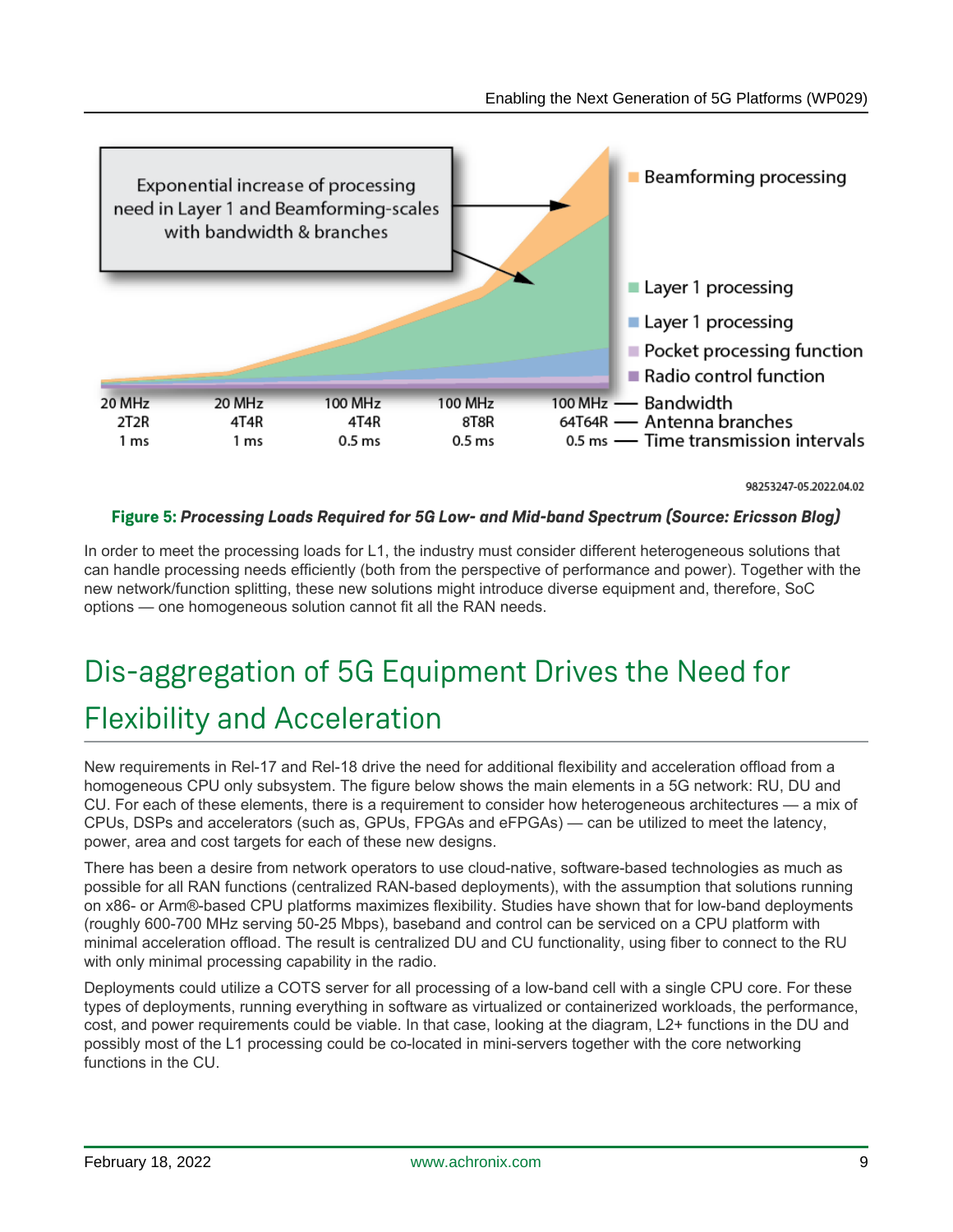However, moving towards mid-band deployments in the sub 6 GHz range, roughly the 3.5 to 3.6 GHz range, as seen in one of the previous diagrams, the processing for the radio (including the baseband functions in the L1 block and most of the functions in the L2 block) grows almost exponentially. In this case, there is a 20–40× increase in the downlink and uplink processing load. Running a fully loaded mid-band cell with no acceleration would require in excess of 16 x86 cores. However, the cost and power consumption for such a system is not commercially viable, driving the importance of continuing to offload certain Layer 1 and Layer 2 functions into specialized hardware — hardware accelerators either co-located in the CU, or distributed closer to the radio interface in remote DU and RU.



98253247-06 2022 12:02

## **Figure 6:** *Dis-aggregation of 5G Equipment Drives Need For Flexibility and Acceleration*

The bulleted items listed here, with the exception of CNF/VNF, are ideal candidates to be considered for offloading into accelerator hardware from x86, Arm or R5 CPU subsystems. Some examples are:

- Network processing and classification management on the interfaces between boxes (transport/backhaul /security interface, eCPRI front-haul interface, or where traffic managers, classifiers, etc., are needed)
- L1 processing and beamforming is another area where acceleration is essential for maximizing throughput and optimizing power consumption with DSPs or eFPGA technology, or both.

In addition, a likely default requirement in almost every RAN SoC by 2025 is acceleration for machine learning a feature that could be applied not only in learning and inference functions for use cases running over 5G, but also for the RAN L1 physical layer enhancements. Studies show that AI/ML can significantly improve L1 PHY performance, with one of the first areas for investigation being where AI/ML enhancement could be applied to beam management, channel estimation and prediction.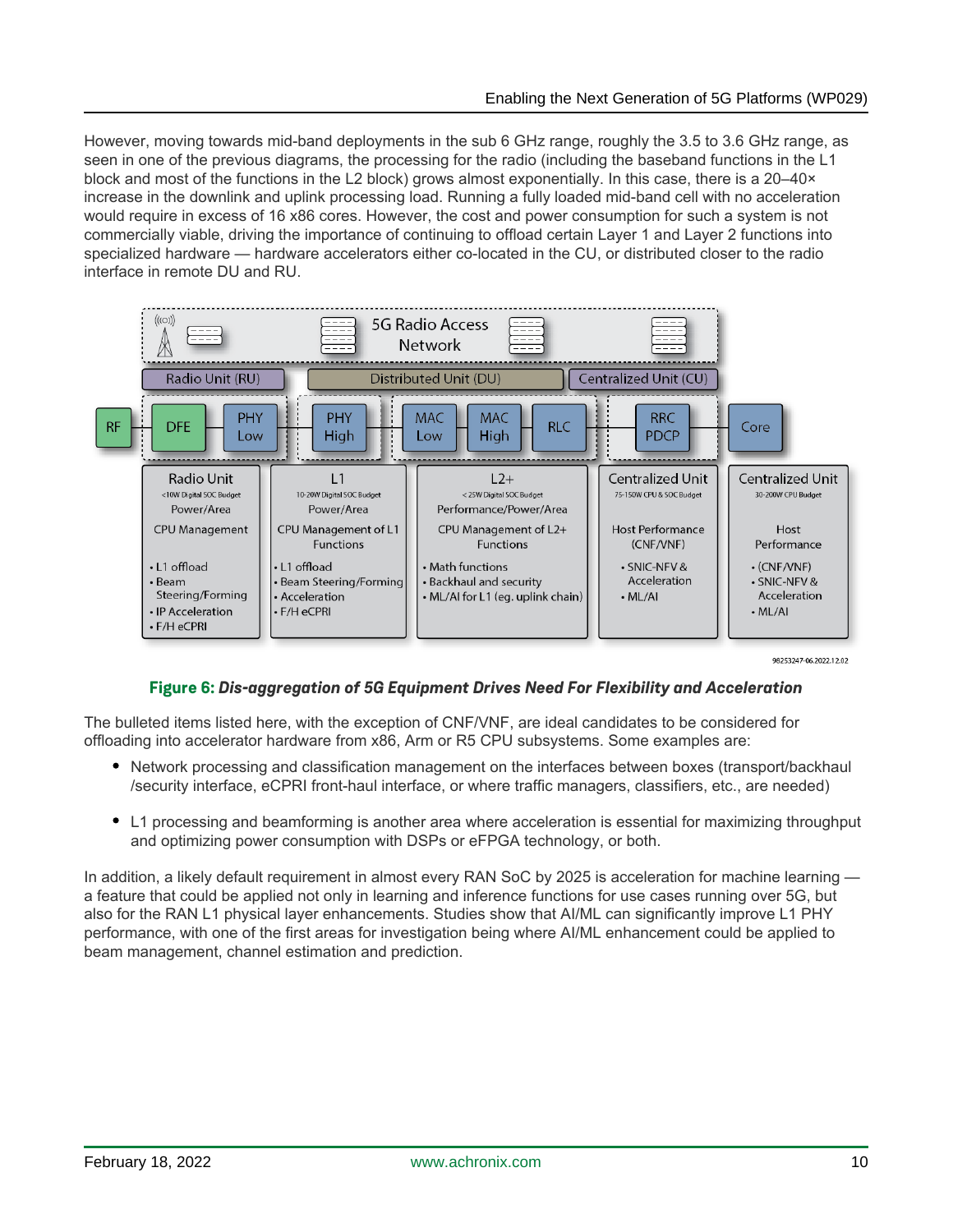# 5G Advanced eFPGA and FPGA Acceleration

FPGA and eFPGA technology could be used across the range of 5G designs in the future. As discussed earlier, there will always be a tradeoff between programmability and compute efficiency. While CPUs offer the ultimate programmability, a hard solution based on GPUs, FPGAs and ASICs always offers the benefits of less power but with a lot less flexibility.

Historically, FPGAs have been used in many of the previous generations of cellular designs. In 3G and 4G designs, significant parts of the systems were designed around standalone FPGAs. These FPGAs were used to accelerate certain functions on the air interface, closely coupled with DSPs used for the air interface processing on the baseband unit. FPGAs were also used for transport and security interfaces from CPRI connectivity, chassis interface and backhaul and security interfaces.

The ability to embed FPGA capability within ASICs allows some of the challenges 5G designs present to be addressed. Integration of eFPGA capability in an SoC provides a lower cost route compared to standalone FPGAs since the designer only includes the resources needed while reducing board area, added packaging and I /O. Integration on a SoC with tight coupling to CPU and DSP resources allows higher bandwidth, lower latency and lower power while still offering the ability to increase flexibility by enabling real-time field upgrade to deployed equipment as specifications change.



## **Figure 7:** *5G Advanced: eFPGA IP and FPGA For Heterogeneous Compute Acceleration*

In the figure above, the boxes in red illustrate how Achronix eFPGA and FPGA technology could be used to incorporate flexibility into new designs for the RU, DU and CU either as a standalone device, a monolithic SoC or as a chiplet design packaged in a multi-chip module.

For CU and core RAN applications, either one or multiple FPGAs could be used to provide support for very high data rates and compute densities for a variety of networking and radio specific offload from servers.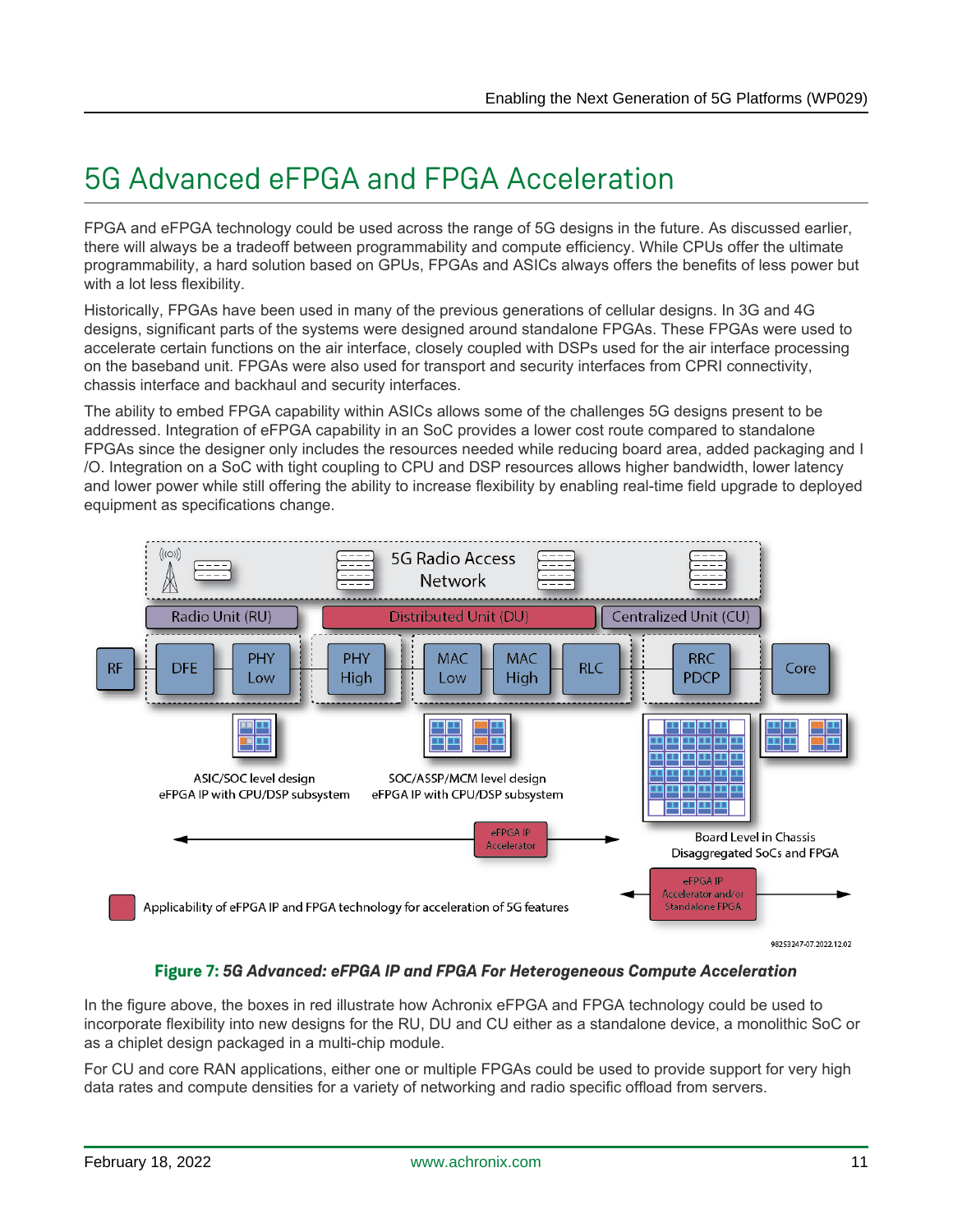Achronix is working with a number of partners in this space who are developing targeted solutions. Companies, such as Napatech and Accolade, are developing FPGA IP targeting SmartNICs. These SmartNICs can be used for multiple different 5G needs including the DU for vRAN-based deployments. The resultant designs include technology for networking, PDCP, security (both air interface and backhaul), OVS and L1 offload. In the future, it is likely that these solutions will also be used for ML inferencing for both multi access edge compute and specifically for radio applications.

The elements shown in red above in the RU and DU show eFPGA capability and how one or multiple tiles of embedded FPGA can be integrated into SoC designs together with CPU, DSP and memory subsystems.

# eFPGA Integration on SoC

An eFPGA is a core that is embedded within a custom SoC or ASIC. The IP can be licensed for use similar to that of other IP used in semiconductor designs. Unlike the design process for a standalone FPGA, eFPGA designers can select the exact amount of logic, DSP and memory resources required for their customer's application. An eFPGA can also be used to lower system cost, power and board space by eliminating the standalone FPGAs when moving into high-volume production.

Speedcore™ eFPGA IP architecture incorporates many architectural enhancements that dramatically increase performance, reduce power consumption, and shrink die area. When selecting a Speedcore eFPGA, designers can select the optimal mix of architectural elements including:

- Logic 6-input look-up-tables (LUTs) plus integrated wide MUX functions and fast adders
- Logic RAM 2 kb per memory block for LRAM2k, and 4kb per memory block for LRAM4k
- Block RAM 72 kb per memory block for BRAM72k, and 20kb per memory block for BRAM20k
- DSP64 18 × 27 multiplier, 64-bit accumulator and 27-bit pre-adder per block
- Machine learning processors (MLP) 32 multiplier/accumulators (MACs) per block, supporting integer and floating point formats

Integrating eFPGA capability in SoC-based designs is an ideal way to provide a flexible, scalable platform to maximize performance in a RAN design while still meeting stringent power targets for these new designs. Integrating eFPGA technology can bring the benefits of a standalone FPGA with several additional benefits:

- These designs offer much less power for the same compute capacity versus a CPU or GPU with the flexibility to add and change capabilities
- The re-configurability of eFPGAs deliver the flexibility to meet evolving standards and deploy updates in the field
- A low-latency, power-efficient and highly flexible eFPGA IP tile can be replicated in multiple SoC designs

Closely coupling FPGA capability with the CPU, DSP and memory subsystem also brings advantages. Standalone FPGAs consume power with integrated high-speed SerDesS/PHYs that connect to other chips. Integrating an eFPGA into an SoC eliminates the need for SerDes interfaces on both sides of the design and only utilize the functionality that you actually need. There are also an inherent savings in silicon area.

The designer can choose to integrate single or multiple eFPGA instances, which can be scaled anywhere from a few thousand LUTs up to a few hundred thousands of LUTs in an SoC. These eFPGA instances can be closely coupled with the CPU subsystem to make efficient use of shared cache and memory subsystems for highperformance, low-latency tasks. For example, Arm offers the CHI-E bus as part of their architecture supporting a coherent mesh interconnect, allowing for some applications that would place a high load on the CPU to be offloaded into the eFPGA block for dedicated processing.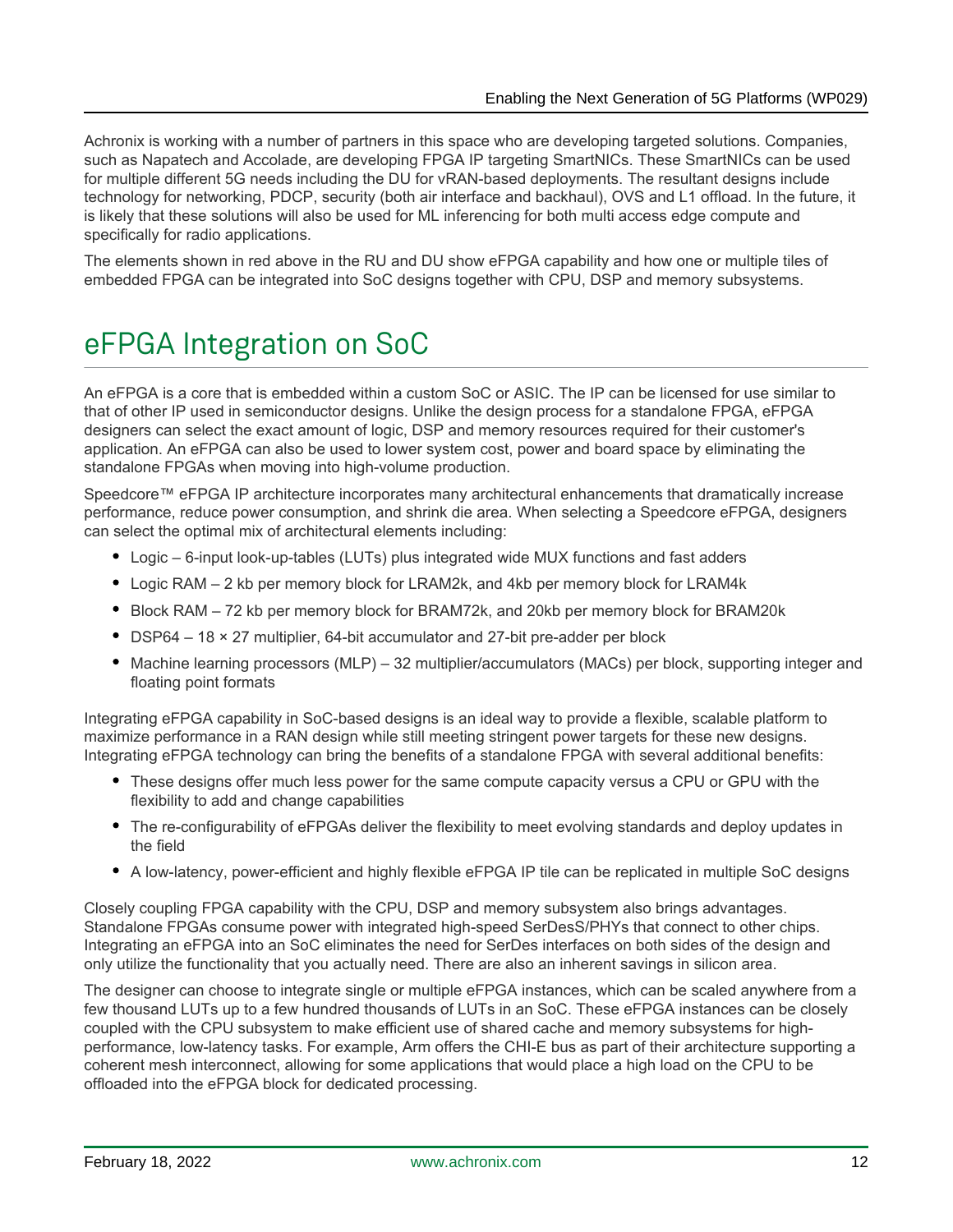

98253247-08.2022.18.02

## **Figure 8:** *Meeting 5G Advanced Features in ASIC/SoC with eFPGA: RU, DU (and CU) Implementation*

Speedcore eFPGA technology is production proven. Our customers have shipped in excess of 10 million units into these types of applications for a variety of functions including support for eCPRI connectivity, backhaul and security interfaces, radio digital front end (DFE) algorithmic function offload for digital pre-distortion adaption, beamforming offload and baseband repartitioning with Split L1 (I/FFT, RACH, LDPC, etc.).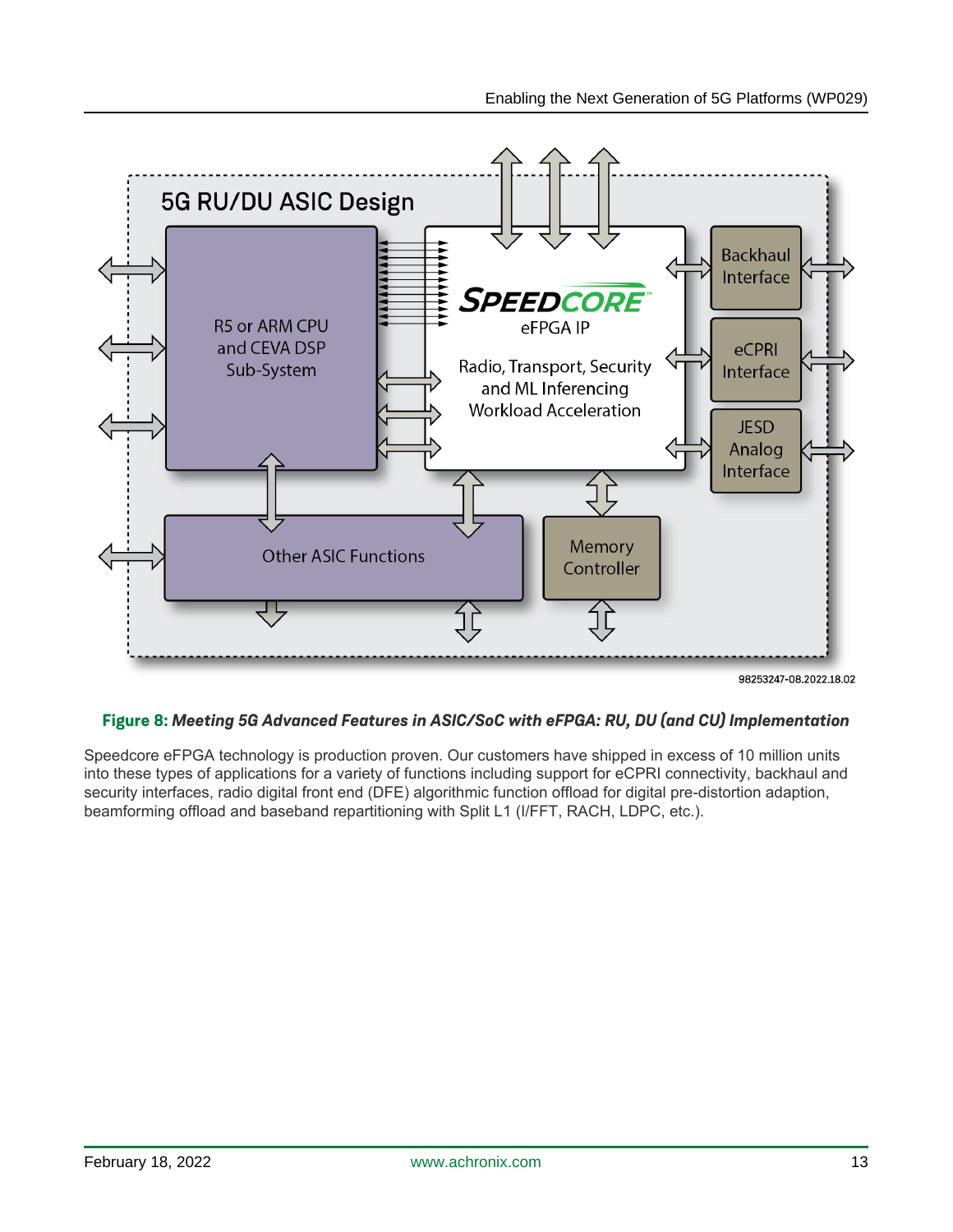# An eFPGA as an Accelerator for 5G NR Functions

Achronix is targeting Speedster® and Speedcore technology to address the requirements of 5G-A and 6G. Along with partners, Achronix is working to develop solutions that can be used to target the current and long-term trends influencing 5G development requirements. Some of the benefits Achronix technology can deliver include:

- High-performance architecture for acceleration of various 5G workloads Achronix offers solutions with high levels of performance for each power/area budget and supports FPGA and eFPGA technologies to accelerate workloads with exceptional power efficiency.
- *Diverse solutions and ecosystem* Achronix gives designers the freedom to closely couple custom accelerators and to supplement operation for both eFPGA and FPGA based environments. The Achronix ecosystem includes a broad range of partners to push innovation, with 5G features like eCPRI, radio offload and and chip-to-chip (C2C) interconnects.
- *Scalable from cloud to the radio interface* Achronix solutions offer the performance needed to offload servers with FPGA SmartNIC designs adapted for 5G applications and performance that scales with eFPGA for throughput and power needs in the RAN. Moreover, this architecture is scalable across all the points in between.

This white paper has highlighted the following areas that represent the main challenges around the evolution of 5G:

- *Data processing* To achieve higher spectrum efficiency and meet end-to-end latency requirements, a 5G RAN needs to perform more complex algorithms for data processing. When considering the requirements for these algorithms, it is important to find the right balance between hardware and software tasks, so that the system meets its goals for performance, power, and cost. The eFPGA is an ideal candidate for workloads offloaded from a CPU subsystem.
- *Deployment scenarios* The specific use cases to be supported by a given RAN have a strong influence on the system as a whole, since each use case (mMTC, eMBB, URLLC) has its own unique characteristics. One size probably will not fit all. Deciding how to divide network functionality across different equipment to support a given set of use cases can impact the RAN design.
- *Radio and spectrum* 5G uses more of the spectrum, with devices operating in low bands (below 1 GHz), mid bands (between 1 GHz and 2.6 GHz or between 3.5 GHz and 8 GHz), and high bands (between 24 GHz and 40 GHz). Each band has its own set of requirements for edge performance, capacity, speed, and latency. As new spectrum assets become available, these various requirements need to be addressed by the RAN system.
- *Supply chain and ecosystem* 5G is disrupting the supply chain in several ways. There are initiatives that aim to reduce vendor dependence along with growing availability of proprietary and open software platforms. The level of infrastructure support also varies from region to region. OEMs might need to reassess and revise their ecosystem partnerships.
- *Emerging standards* Significant investment is being made into evolving the 5G standards to support new use cases and additional features. Specifically Rel-17 and Rel-18 will enable many new use cases. In addition to the 3GPP, there are independent industry organizations, such as the Telecom Infra Project (TIP) and the Open RAN Alliance (O-RAN), that are working on aspects of 5G operation and deployment. There is a growing convergence towards the O-RAN alliance as the key industry body that drives interface specifications.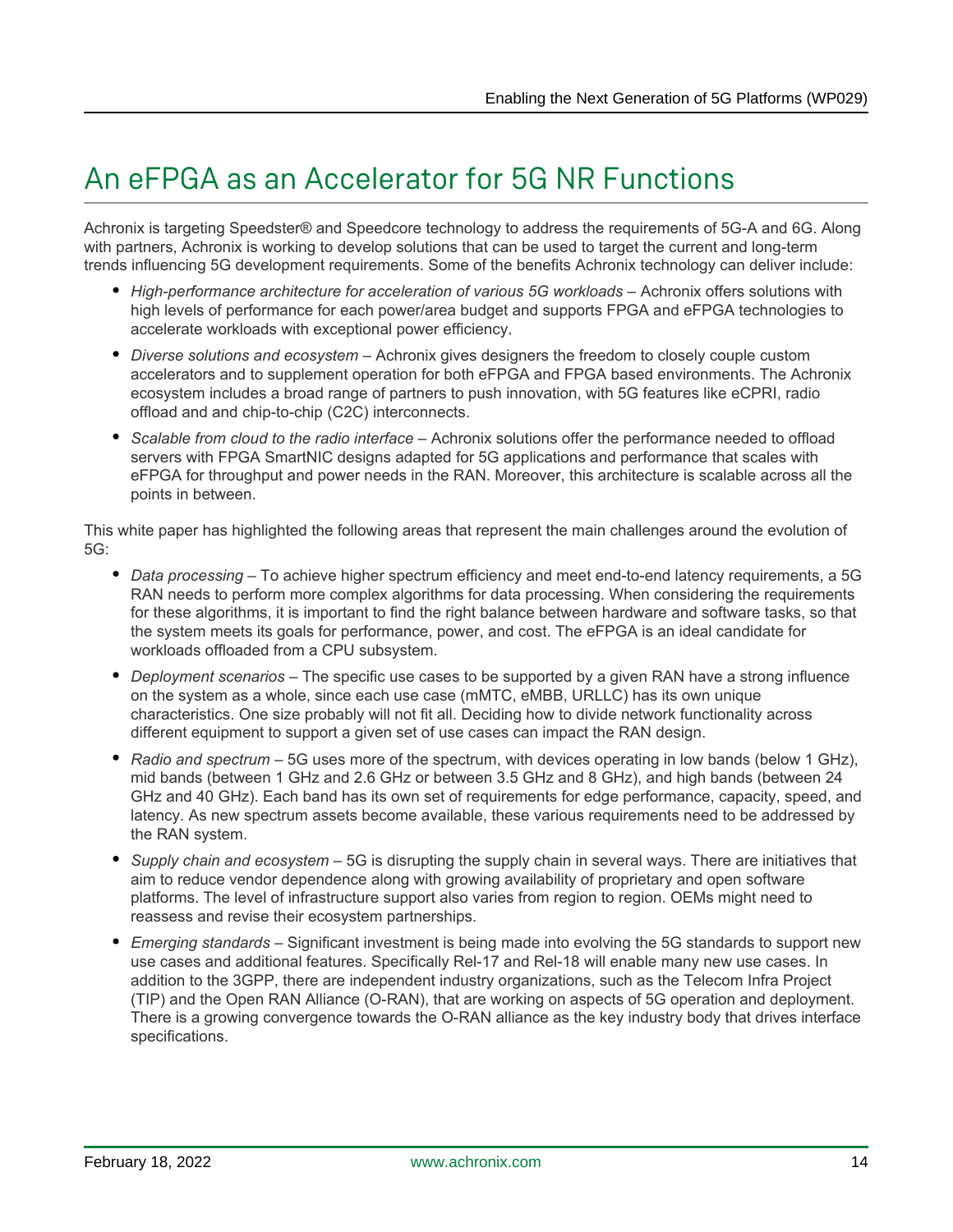# Summary

The radio access network and the 5G network hierarchy will change. Dis-aggregation of equipment from today's baseband and radio functions into separate boxes will require that functions need to reside potentially in multiple different parts of the network to support different option splits. In the future, MNOs will be required to dynamically partition network functions using slicing techniques. Use of containerized and virtualization functions running on COTS servers will become widespread with virtualization of functionality throughout the network.

However, the success of 5G is dependent on enabling flexible, scalable platforms with power, throughput and latency key in supporting L1 and massive MIMO in antennas especially in the RAN. In the network hierarchy, new functions, such as edge compute, will necessitate machine learning functions being pushed closer to the radio interface. Scalable, heterogeneous SoC architectures with CPU and DSP capability with acceleration offload on to FPGA and eFPGAs (based in ASICs, SoCs, ASSPs) will prevail in order to meet changes in specifications in the near and medium term.

In summary, eFPGA IP is a critical element of meeting these new design challenges as it provides the ability to scale functionality to meet new specifications and as-yet unknown features in 3GPP R'17 and R'18 - 5G Advanced and 6G.